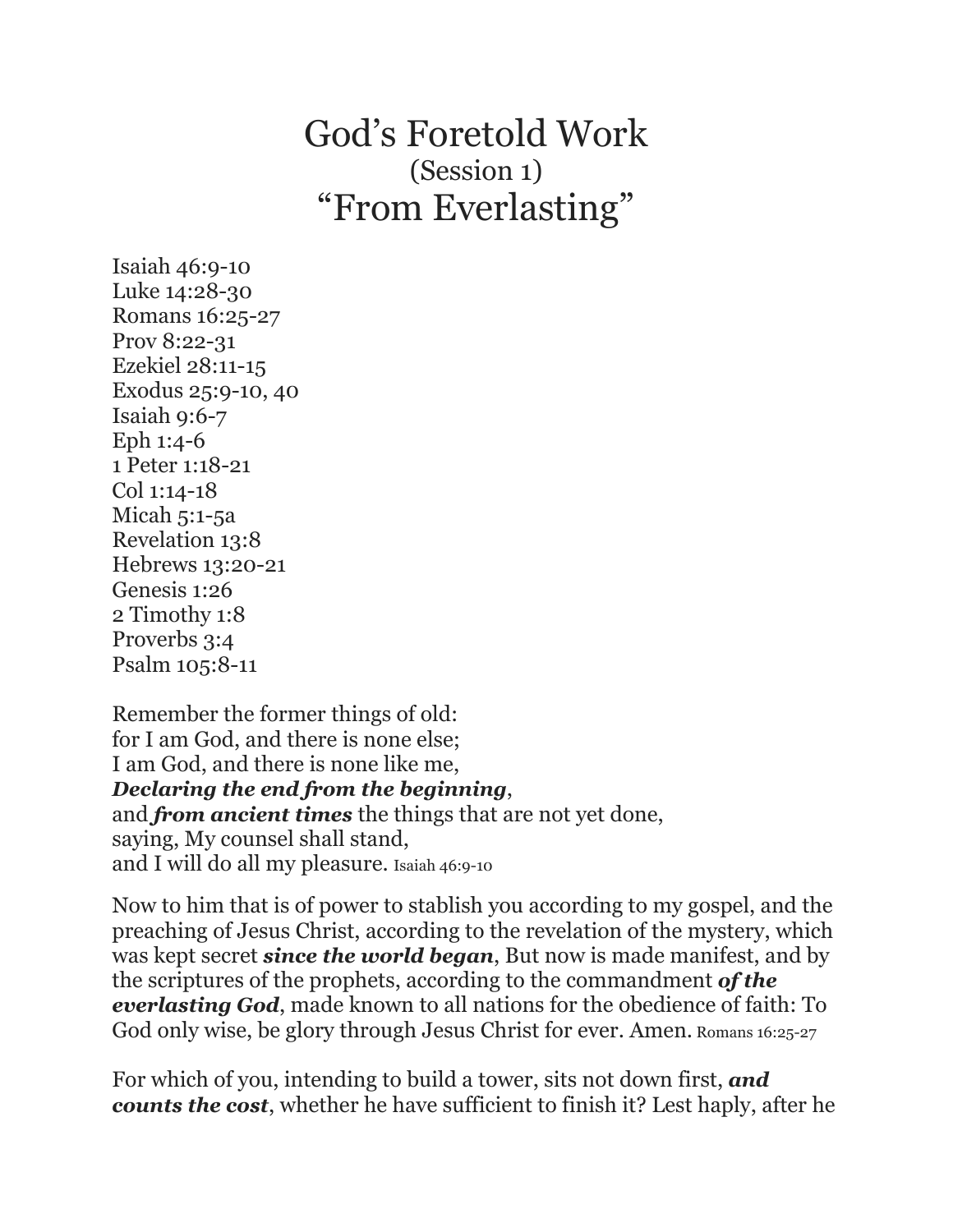hath laid the foundation, and is not able to finish it, all that behold it begin to mock him, Saying, This man began to build, and was not able to finish. Luke 14:28-30

The Lord possessed me [wisdom] *in the beginning* of his way, before his works of old. I was set up *from everlasting*, *from the beginning*, or ever the earth was. When there were no depths, I was brought forth; when there were no fountains abounding with water. Before the mountains were settled, before the hills was I brought forth: While as yet he had not made the earth, nor the fields, nor the highest part of the dust of the world. When he prepared the heavens, I was there: when he set a compass upon the face of the depth: When he established the clouds above: when he strengthened the fountains of the deep: When he gave to the sea his decree, that the waters should not pass his commandment: when he appointed the foundations of the earth: Then I was by him, as one brought up with him: and I was daily his delight, rejoicing always before him; Rejoicing *in the habitable part of his earth*; and my delights were with *the sons of men.* Prov 8:22-31

Moreover the word of the Lord came unto me, saying, Son of man, take up a lamentation upon the king of Tyrus, and say unto him, Thus saith the Lord God; Thou sealest up the sum, full of wisdom, and perfect in beauty. *Thou hast been in Eden the garden of God*; every precious stone was thy covering, the sardius, topaz, and the diamond, the beryl, the onyx, and the jasper, the sapphire, the emerald, and the carbuncle, and gold:the workmanship of thy tabrets and of thy pipes was prepared in thee in the day that thou wast created. Thou art the anointed cherub that covereth; and I have set thee so:thou wast upon the holy mountain of God; thou hast walked up and down in the midst of the stones of fire. Thou wast perfect in thy ways *from the day that thou wast created*, till iniquity was found in thee. Ezekiel 28:11-15

And let them make me a sanctuary; that I may dwell among them. According to all that I shew thee, after the pattern of the tabernacle, and the pattern of all the instruments thereof, even so shall ye make it.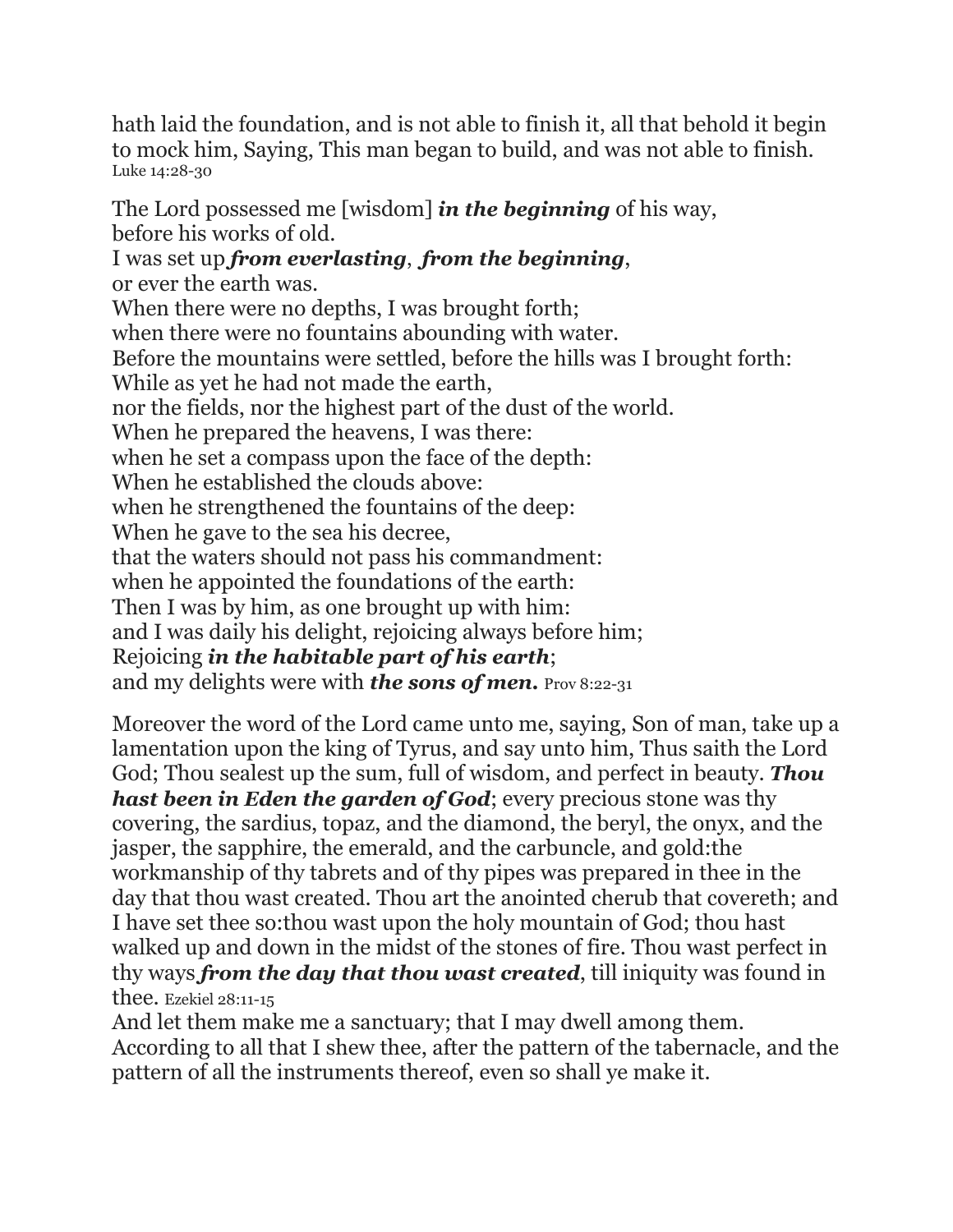And look that thou make them after their pattern, which was shewed thee in the mount. Exodus 25:9-10, 40

For unto us a child is born, unto us a son is given: and the government shall be upon his shoulder: and his name shall be called Wonderful, Counsellor, The mighty God, The *everlasting* Father, The Prince of Peace. Of the increase of his government and peace there shall be no end, upon the throne of David, and upon his kingdom, to order it, and to establish it with judgment and with justice from henceforth even for ever. The zeal of the Lord of hosts will perform this. Isaiah 9:6-7

According as he hath chosen us in him *before the foundation of the world*, that we should be holy and without blame before him in love: Having predestinated us unto the adoption of children by Jesus Christ to himself, according to the good pleasure of his will, To the praise of the glory of his grace, wherein he hath made us accepted in the beloved. Eph 1:4-6

You know that you were not redeemed with corruptible things, as silver and gold, from your vain conversation received by tradition from your fathers; But with the precious blood of Christ, as of a lamb without blemish and without spot: Who verily was foreordained *before the foundation of the world*, but was manifest *in these last times* for you, Who by him do believe in God, that raised him up from the dead, and gave him glory; that your faith and hope might be in God. 1 Peter 1:18-21

All inhabitants of the earth will worship the beast -- all whose names have not been written in the book of life belonging to the Lamb that was slain *from the creation of the world*. Revelation 13:8

*In the beginning* was the Word, and the Word was with God, and the Word was God. The same was *in the beginning* with God. All things were made by him; and without him was not any thing made that was made. John 1:1-3

[God the Father] has delivered us from the power of darkness, and has translated us into the kingdom of his dear Son: In whom we have redemption through his blood, even the forgiveness of sins: Who is the image of the invisible God, the firstborn of every creature: For *by him*